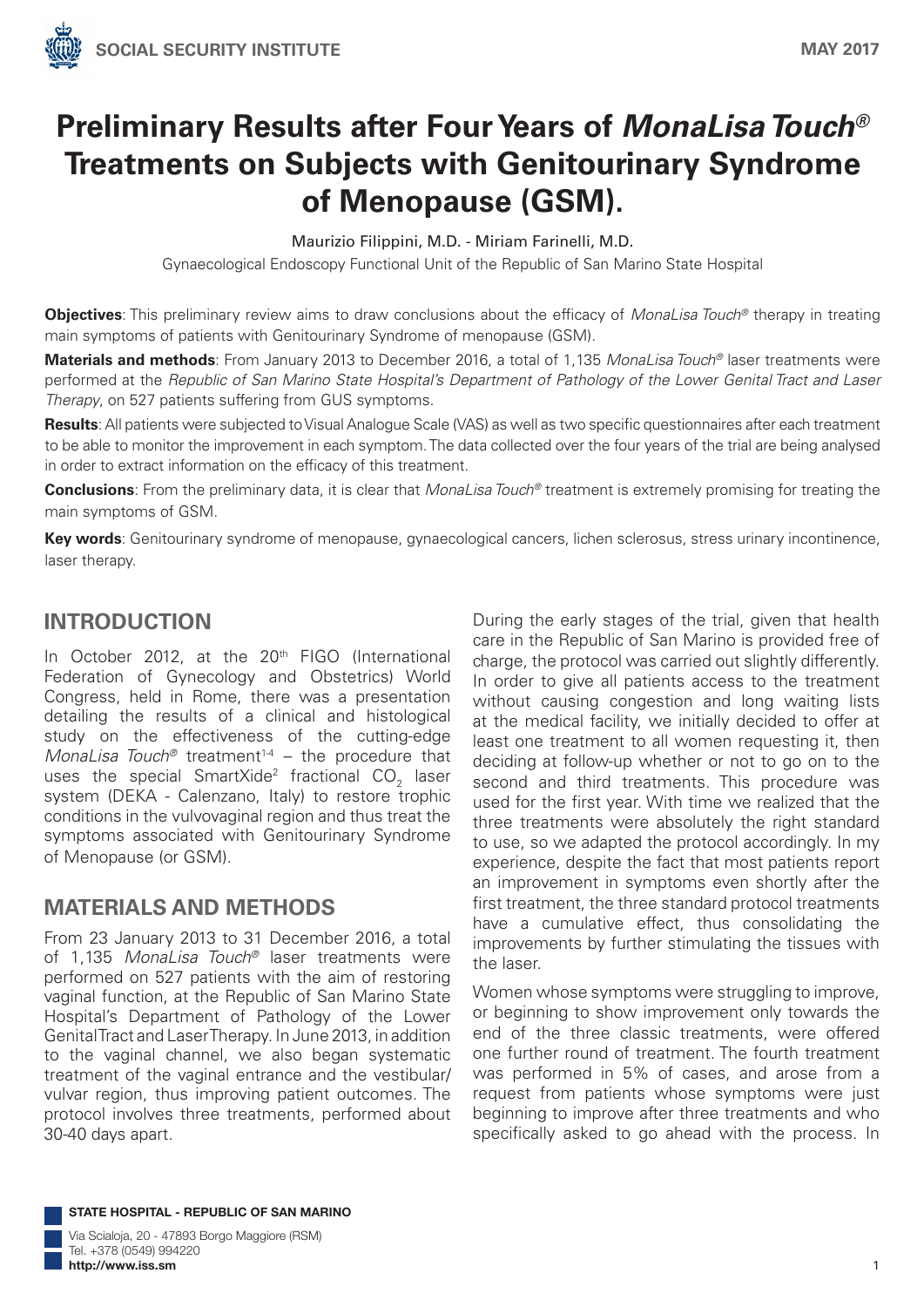

some cases (1% of subjects treated), a fifth treatment was also performed, but whereas the fourth treatment did improve subjective symptoms, no significant improvement in well-being was forthcoming from the fifth treatment. It was therefore decided not to recommend the fifth treatment to poor responders.

### **DISCUSSION**

In order to reach these conclusions, all patients were subjected to PH and Visual Analogue Scale (VAS) as well as two specific questionnaires (on expectations and post-treatment satisfaction) after each treatment, so as not to lose any statistical data and, above all, to be able to monitor the improvement in each symptom.

 The data collected over the four years of the trial are being analyzed in order to extract information on the efficacy and duration of the benefits of this treatment. Currently, we can come up with some initial considerations, as well as outline some trends of improvement in the various symptoms following the treatment sessions.  $\frac{1}{2}$  6.22%  $\frac{1}{2}$  6.22%  $\frac{1}{2}$ 

With regard to vaginal atrophy, the symptoms considered were: dyspareunia (Fig.1), pain in the vaginal entrance / introitus (Fig.2), dryness (Fig.3), itching (Fig.4), burning (Fig.5) and heat (Fig.6). Patients



**Fig. 1:** The *dyspareunia* symptom severity was rated for every patient in the pre-treatment condition  $(T0; n = 437)$ , after 1 laser treatment  $(T1; n = 386)$ , after 2 laser treatments  $(T2; n=243)$  and post laser treatment assessment (T3;  $n = 97$ ). The percentage of improvement trend is shown in the graphic above.



**Fig. 2:** The *introitus pain* symptom severity was rated for every patient in the pre-treatment condition (T0;  $n = 330$ ), after 1 laser treatment (T1;  $n = 288$ ), after 2 laser treatments (T2;  $n=215$ ) and post laser treatment assessment  $(T3; n = 159)$ . The percentage of improvement trend is shown in the graphic above.



**Fig. 3:** The *dryness* symptom severity was rated for every patient in the pre-treatment condition (T0;  $n = 450$ ), after 1 laser treatment (T1;  $n = 398$ ), after 2 laser treatments (T2;  $n=245$ ) and post laser treatment assessment (T3; n = 183).The percentage of improvement trend is shown in the graphic above.

were asked whether they were suffering from any of these symptoms and, if so, to evaluate their severity on a scale of 1 to 10 (1: slight symptom; 10: severe symptom). This was repeated for each symptom following each *MonaLisa Touch®* laser treatment session (T0: initial reference time before each treatment; T1: follow-up 30-40 days after 1 treatment; T2: follow-up 30-40 days after 2 treatments; T3: followup 2 months after 3 treatments). In the event of total

STATE HOSPITAL - REPUBLIC OF SAN MARINO

Via Scialoja, 20 - 47893 Borgo Maggiore (RSM) Tel. +378 (0549) 994220 http://www.iss.sm 2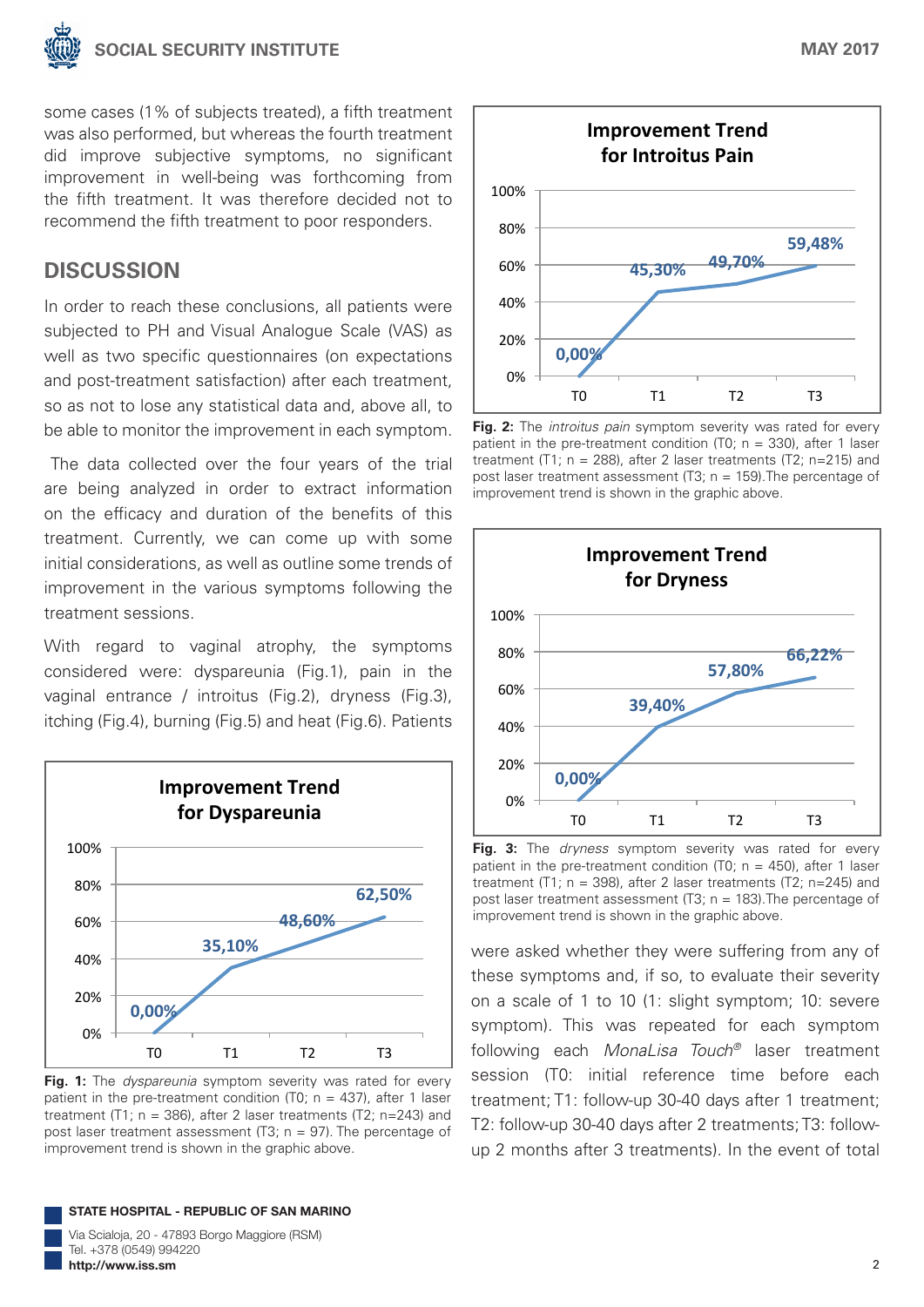

**Fig. 4:** The *Itching* symptom severity was rated for every patient in the pre-treatment condition (T0;  $n = 172$ ), after 1 laser treatment (T1;  $n = 151$ ), after 2 laser treatments (T2;  $n=95$ ) and post laser treatment assessment  $(T3; n = 77)$ . The percentage of improvement trend is shown in the graphic above.



**Fig. 5:** The *Burning* symptom severity was rated for every patient in the pre-treatment condition (T0;  $n = 260$ ), after 1 laser treatment (T1;  $n = 227$ ), after 2 laser treatments (T2;  $n=147$ ) and post laser treatment assessment (T3;  $n = 111$ ). The percentage of improvement trend is shown in the graphic above.

remission from a symptom, its VAS value would be equal to 0. The improvement trend was calculated by determining the percentage decrease in the mean VAS value for each symptom at T1, T2 and T3 compared to the initial value at T0.



**Fig. 6:** The *feeling of heat* symptom severity was rated for every patient in the pre-treatment condition (T0;  $n = 72$ ), after 1 laser treatment (T1;  $n = 63$ ), after 2 laser treatments (T2;  $n=41$ ) and post laser treatment assessment (T3;  $n = 34$ ). The percentage of improvement trend is shown in the graphic above.



**Fig. 7:** Percentage of different kinds of cancers in oncologic patients treated with *MonaLisa Touch<sup>®</sup>* procedure from March 6<sup>th</sup>, 2013 to December 31st, 2016.

About 13% of patients treated were oncology patients<sup>5-7</sup> (Fig. 7), who had been strongly advised not to use hormone therapy to treat the symptoms of GSM. The results obtained in terms of improvement in symptoms were very much the same as those in noncancer patients (Fig.8)

STATE HOSPITAL - REPUBLIC OF SAN MARINO

Via Scialoja, 20 - 47893 Borgo Maggiore (RSM) Tel. +378 (0549) 994220 http://www.iss.sm 3

Rev.1.1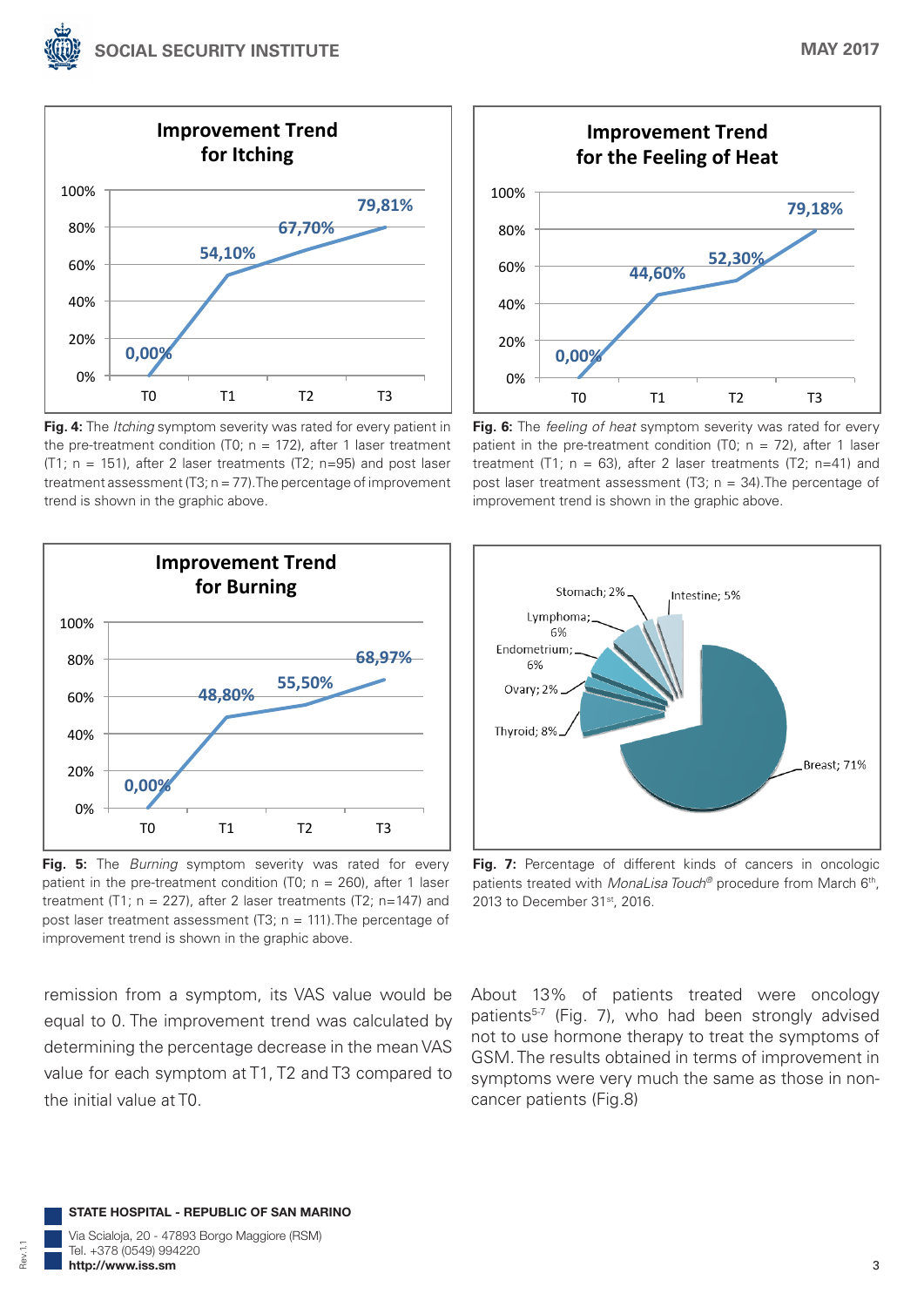



**Fig. 8:** Improvement trends comparison of main GSM symptoms, 2 months after the 3<sup>rd</sup> laser session, between non-oncologic and oncologic patients. Non-significant differences can be observed.

The symptoms helped most by the effectiveness of the treatment definitely include burning and itching, especially around the vulva, clitoris and anus (Figs. 9-10). One of the greatest satisfactions in terms of symptomatic improvement regards the treatment of anal and clitoral symptoms. Lichen sclerosus symptoms are also very much affected<sup>8,9</sup>. Of course, given that this is a disorder of autoimmune origin, the laser cannot affect the causes of the disease, but the treatment greatly alleviates the symptoms and, above all, reduces the need for cortisone creams which, by reducing the thickness of the epithelium, could paradoxically lead to a deterioration in the underlying condition.



**Fig. 9:** Number of vulvo-perineal *MonaLisa Touch®* treatments, divided by anatomical areas, performed from March 6th, 2013 to December 31<sup>st</sup>, 2016 in patients with vulvo-perineal pain and burning symptoms.



**Fig. 10:** The vulvar *pain and itching* symptom severity was rated for every patient in the pre-treatment condition  $(T0; n = 256)$ , after 1 laser treatment (T1;  $n = 187$ ), after 2 laser treatments (T2;  $n=105$ ) and post laser treatment assessment (T3;  $n = 76$ ). The percentage of improvement trend is shown in the graphic above.



**Fig. 11:** The *stress urinary Incontinence* symptom severity was rated for every patient in the pre-treatment condition (T0;  $n =$ 166), after 1 laser treatment (T1; n = 110), after 2 laser treatments (T2;  $n=82$ ) and post laser treatment assessment (T3;  $n = 58$ ). The percentage of improvement trend is shown in the graphic above.

As for the treatment of mild incontinence, we initially focussed on creating a sort of "suburethral plate" which would restore the turgor pressure and oedema of the underlying connective tissue through collagen shrinkage (the concept on which the suburethral sling is based). However, a sling inherently involves creating a "hammock", which of course cannot be achieved with the use of the laser alone. Therefore, the true cause of improved

#### STATE HOSPITAL - REPUBLIC OF SAN MARINO

Via Scialoja, 20 - 47893 Borgo Maggiore (RSM) Tel. +378 (0549) 994220 http://www.iss.sm 4